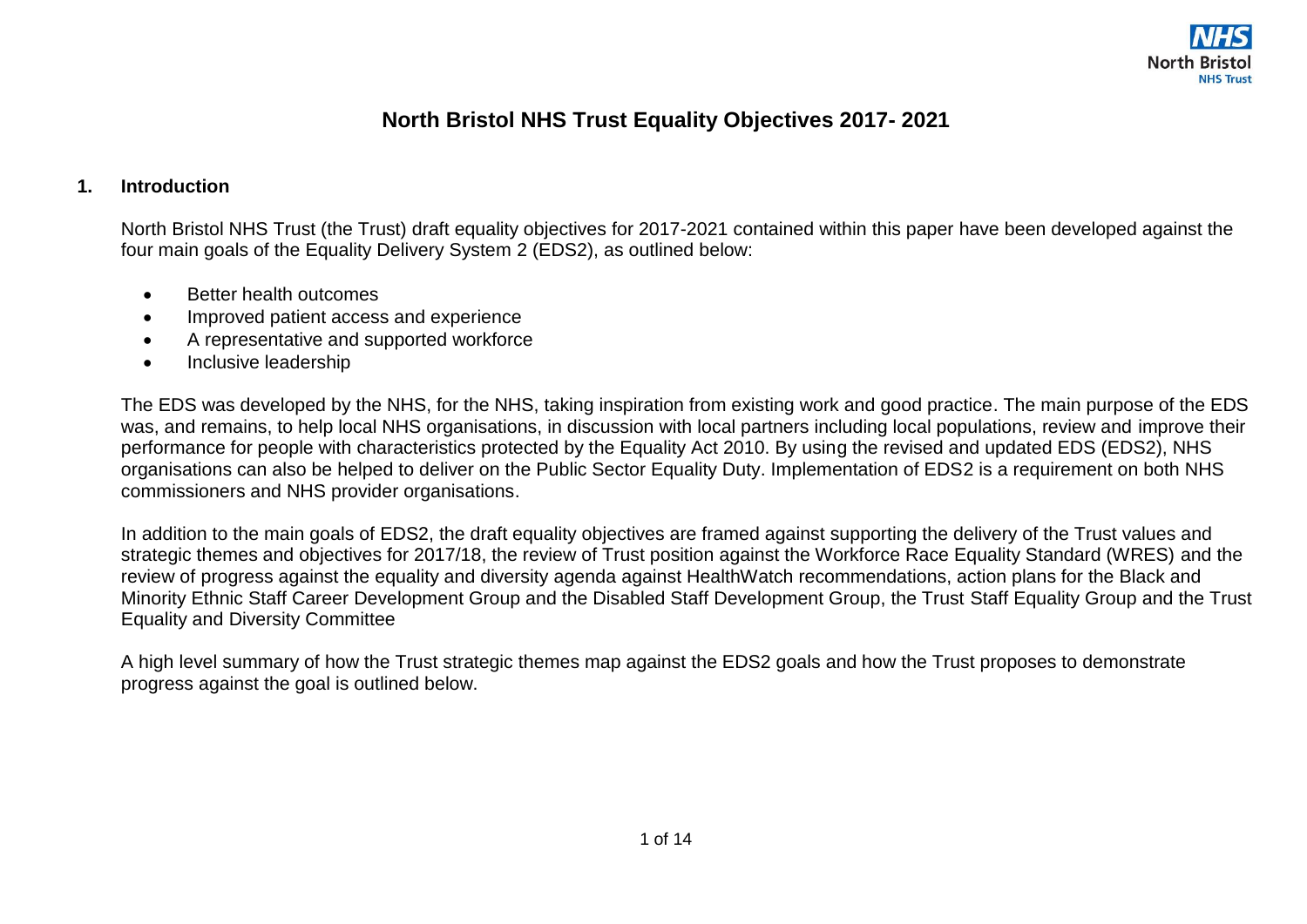

| <b>EDS2 Goal</b>                          | <b>Trust strategic theme</b>                                                                                                                                                    | How we will demonstrate the EDS goal                                                                                                                                                                                                                                                                                                                                                                                                                                                                                                                                                                                                                                                                                                                                                                                                                                                                                                                                                                                            |
|-------------------------------------------|---------------------------------------------------------------------------------------------------------------------------------------------------------------------------------|---------------------------------------------------------------------------------------------------------------------------------------------------------------------------------------------------------------------------------------------------------------------------------------------------------------------------------------------------------------------------------------------------------------------------------------------------------------------------------------------------------------------------------------------------------------------------------------------------------------------------------------------------------------------------------------------------------------------------------------------------------------------------------------------------------------------------------------------------------------------------------------------------------------------------------------------------------------------------------------------------------------------------------|
| Better health outcomes                    | Change how we deliver services<br>Enhance patient care through research<br>Maximise the use of technology<br>Play our part in delivering a successful<br>health and care system | Improve patients access to care by meeting the 95% 4 hour<br>$\overline{\phantom{0}}$<br>target for emergency care, the national cancer targets and<br>elective waiting time trajectories<br>Make better use of our estate to help reduce the cost of care<br>Deliver the financial plan to achieve an improved year end deficit<br>Information for decision making (from data entry to reporting) is<br>agreed to be high quality and accessible by users<br>The number of patients taking part in clinical trials is maintained<br>or increased.<br>An increased proportion of Trust documents (clinical and non-<br>clinical) are managed electronically<br>Bring the EDS into the heart of our business planning process for<br>patient services<br>High quality efficient service model for North Somerset hospital<br>care, urgent care, stroke, orthopaedics and pathology are agreed<br>with partners<br>Our contribution to restore financial balance to the BNSSG health<br>system has been agreed with our partners. |
| Improved patient access<br>and experience | Be one of the safest trusts in the UK<br>$\equiv$<br>Treat patients as partners in their care                                                                                   | Meet the CQC good standard for safe care a s a minimum in all<br>$\qquad \qquad -$<br>areas<br>80% of staff recommend us as a place for care for friends and<br>relatives in the staff Friends and Family Test<br>95% of patients recommend us for care and treatment in the<br>inpatient Friends and Family Test<br>Agree and deliver a data quality improvement plan<br>Use data from a range of sources, such as patient feedback and<br>stories to show that we are making improvements                                                                                                                                                                                                                                                                                                                                                                                                                                                                                                                                     |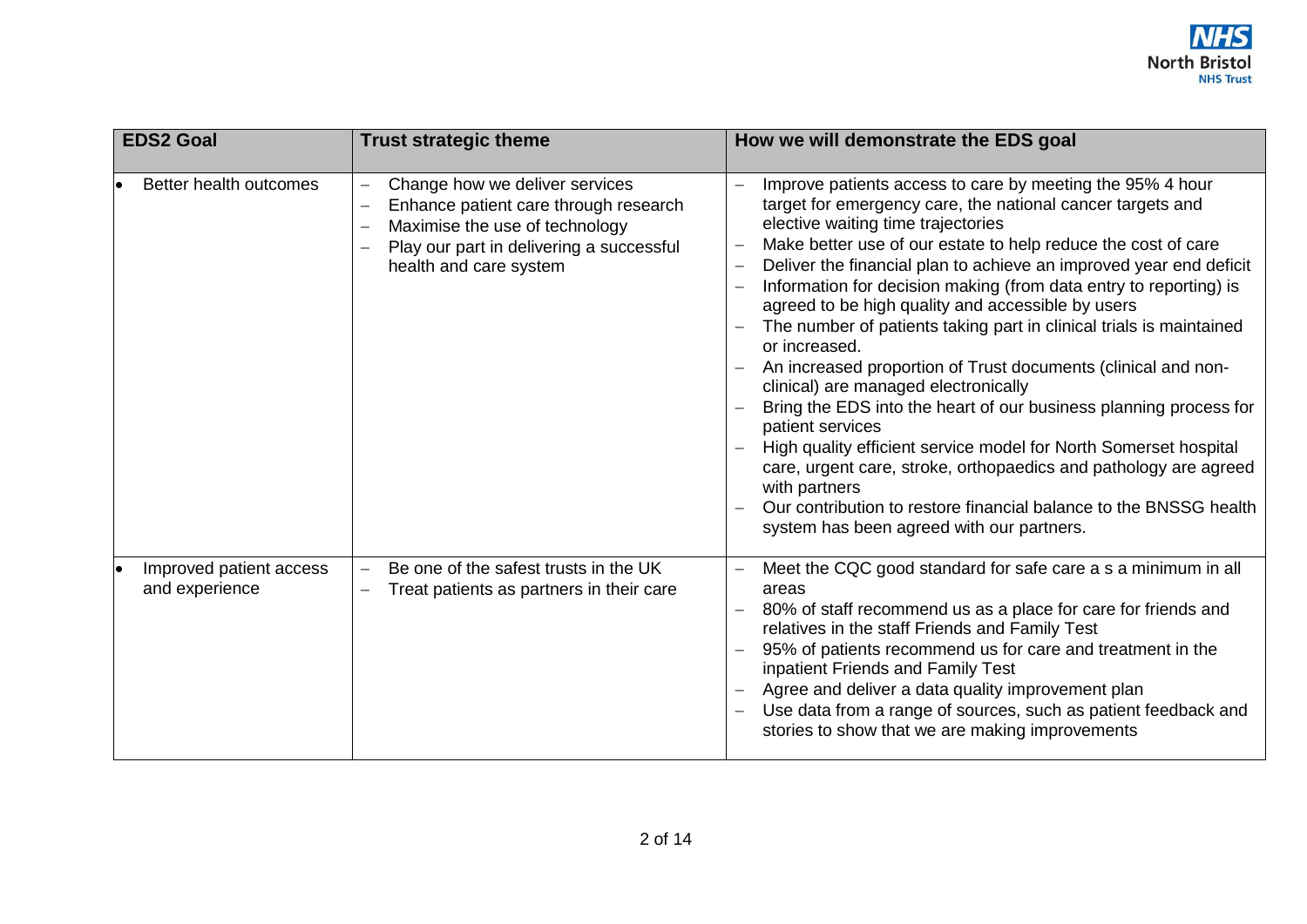

| <b>EDS2 Goal</b>                            | <b>Trust strategic theme</b>                                                               | How we will demonstrate the EDS goal                                                                                                                                                                                                                                                                                                                                                                                                                 |
|---------------------------------------------|--------------------------------------------------------------------------------------------|------------------------------------------------------------------------------------------------------------------------------------------------------------------------------------------------------------------------------------------------------------------------------------------------------------------------------------------------------------------------------------------------------------------------------------------------------|
| A representative and<br>supported workforce | Create an exceptional workforce for the<br>$\overline{\phantom{0}}$<br>future              | Increased staff engagement scores in the staff survey (from 3.71<br>$\qquad \qquad -$<br>to $3.81$ )<br>Improve scores achieved in the staff survey in the health and<br>wellbeing categories to be better than average for all Trusts<br>Use data from a range of sources like staff feedback and stories<br>to show how we are making improvements<br>Bring the EDS into the heart of our business planning process<br>for changes affecting staff |
| Inclusive leadership                        | Devolve decision making and empower<br>$\overline{\phantom{0}}$<br>frontline staff to lead | Identify diversity champions to promote equality and diversity<br>$\overline{\phantom{0}}$<br>within and beyond the Trust<br>Planned programme of development support to senior<br>management teams of Divisions delivered, incorporating the EDS<br>Parameters for devolved decisions are defined and understood<br>Identify and address the systemic issues that perpetuate<br>inequalities                                                        |

## **2. Current positon**

Organisations are assessed against EDS2 against one of the following categories:

- Undeveloped if there is no evidence one way or another for any protected group of how people fare or …
- Undeveloped if evidence shows that the majority of people in only two or less protected groups fare well
- Developing if evidence shows that the majority of people in three to five protected groups fare well
- Achieving if evidence shows that the majority of people in six to eight protected groups fare well
- Excelling if evidence shows that the majority of people in all nine protected groups fare well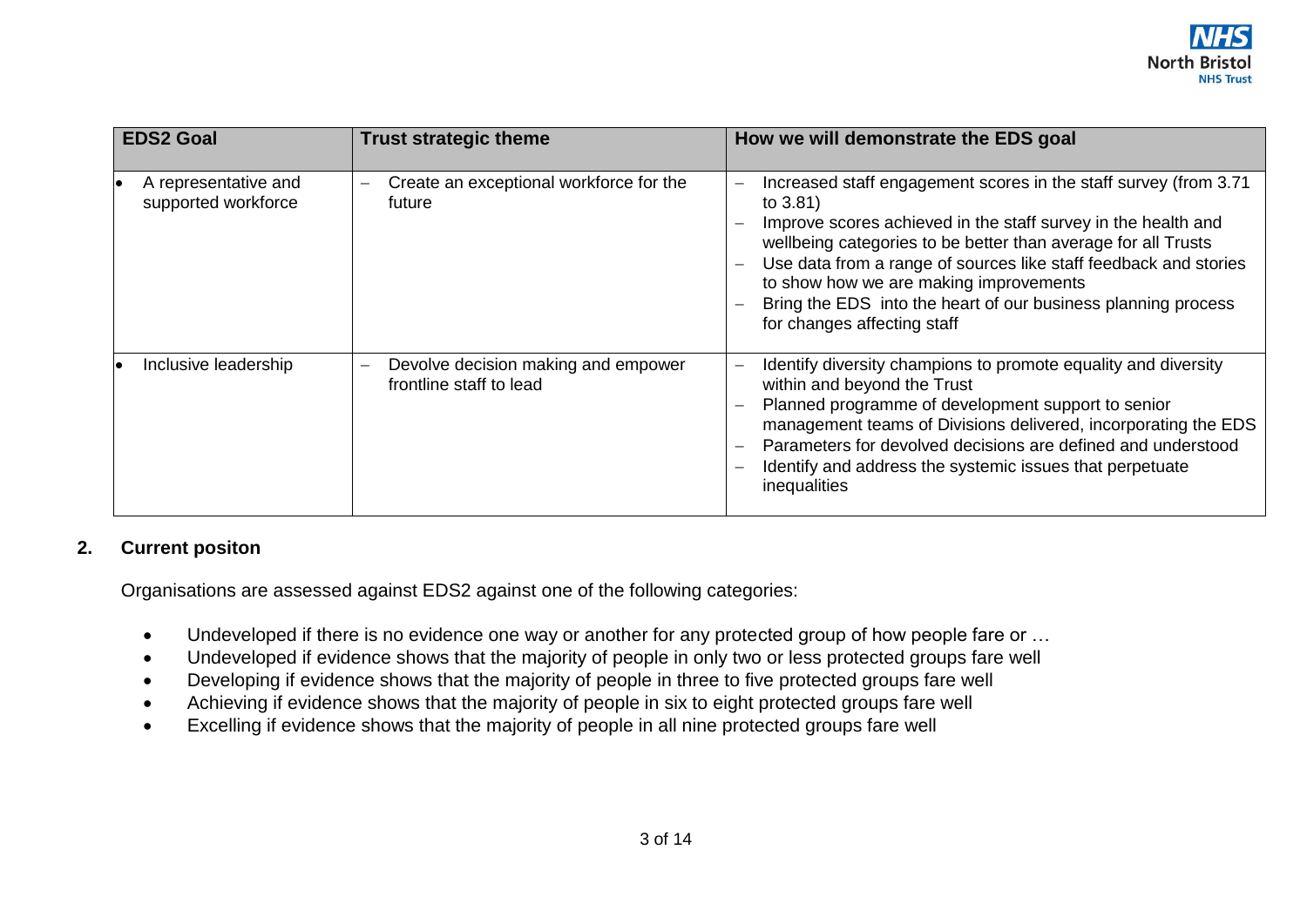To determine their level of achievement, organisations need to demonstrate how needs are met for each protected characteristic group under EDS2.

The Trust conducted an initial self-assessment on this basis the outcome of which was confirmed by the Trust Equality and Diversity Committee. HealthWatch then assessed the Trust via relevant equality reports and through clarification discussions with the Trust.

The Trust is currently assessed overall as: Achieving.

The assessment demonstrated that many adjustments have been made to meet the needs of people with dementia and people with acute kidney Injury. However, it identified that there is no evidence that these adaptations have been made for other equalities groups or in other specialised services. In addition, adjustments have been made for some groups with protected characteristics but there is no mention of others. The adaptations offered do not apply across all services but are specific to certain teams and services.

EDS2 states: "Patient engagement is conducted in various ways". The Trust assessment identified that specific examples describing how this engagement has led to adaptations to service delivery is required and needs to demonstrate how the Trust 'hear the voices' of those engaged with or identify how meaningful and effective this engagement was.

This assessment provided the focus for the Trust to develop its equality objectives to progress from Achieving to Excelling.

## **3. Draft equality objectives 2017-2020**

This section contains the Trust draft equality objectives for 2017-20, as agreed by the Equality Committee. Evidence of progress against each action will be included in the next EDS2 assessment.

| <b>EDS2 objective</b>                                                                | How we will achieve this                                                                                                                                                      | Lead                           |
|--------------------------------------------------------------------------------------|-------------------------------------------------------------------------------------------------------------------------------------------------------------------------------|--------------------------------|
| <b>Better health outcomes</b>                                                        |                                                                                                                                                                               |                                |
| 1.2 Individual people's health<br>needs are assessed, and met<br>in appropriate ways | NBT to look at how to work more closely with HealthWatch,<br>consider their attending participation groups.                                                                   | <b>Patient Experience Lead</b> |
|                                                                                      | Lorenzo to record patient equality monitoring information and<br>be adapted, so that NBT staff can easily identify/have flagged<br>patients' communication and support needs. | Informatics                    |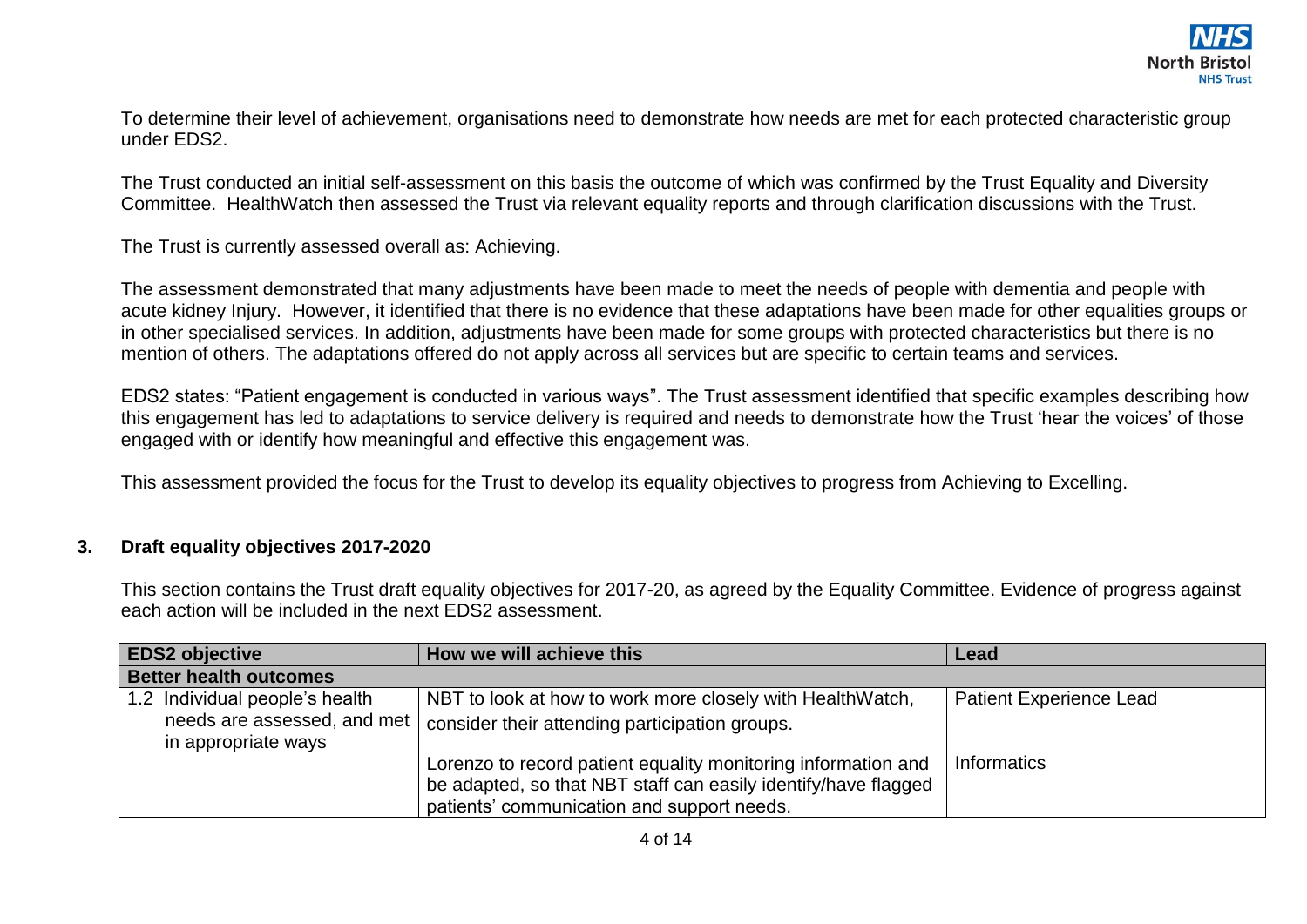

| The Trust to review how it meets the requirements of<br>Accessible Information Standard (AIS) and impalement<br>changes, as appropriate.                                                                                                                                                                                                                               | <b>Director of Communications</b>                 |
|------------------------------------------------------------------------------------------------------------------------------------------------------------------------------------------------------------------------------------------------------------------------------------------------------------------------------------------------------------------------|---------------------------------------------------|
| To improve support for blind patients:<br>The NBT Move Makers in the Brunel Building to stand<br>close to the front entrance to be offered support to sign in;<br>to find the buggy service on entry to the Brunel building.<br>Review of Trust information to indicate different formats<br>that have been/need to be produced e.g. braille, audio,<br>easy read etc. | Director of Nursing<br>Director of Communications |
| Consider providing an app for blind patients and how this<br>is shared with other equalities groups who may benefit,<br>e.g. patients with learning disabilities, mental ill health and<br>English as a second language                                                                                                                                                |                                                   |
| Make the complaints leaflet available on NBT website.                                                                                                                                                                                                                                                                                                                  | Director of Nursing & Quality                     |
| To improve access for deaf patients:<br>To offer appropriate BSL interpreters<br>Make adjustment to the car park intercom as replies<br>cannot be heard:                                                                                                                                                                                                               | Director of Nursing & Quality                     |
| Provide deaf awareness training for all front line staff.<br>Provide a card or passport stating "I need help" (similar to<br>First Bus's Better Journey Card.)                                                                                                                                                                                                         | Director of Nursing & Quality                     |
| <b>Implement Connecting Care</b>                                                                                                                                                                                                                                                                                                                                       |                                                   |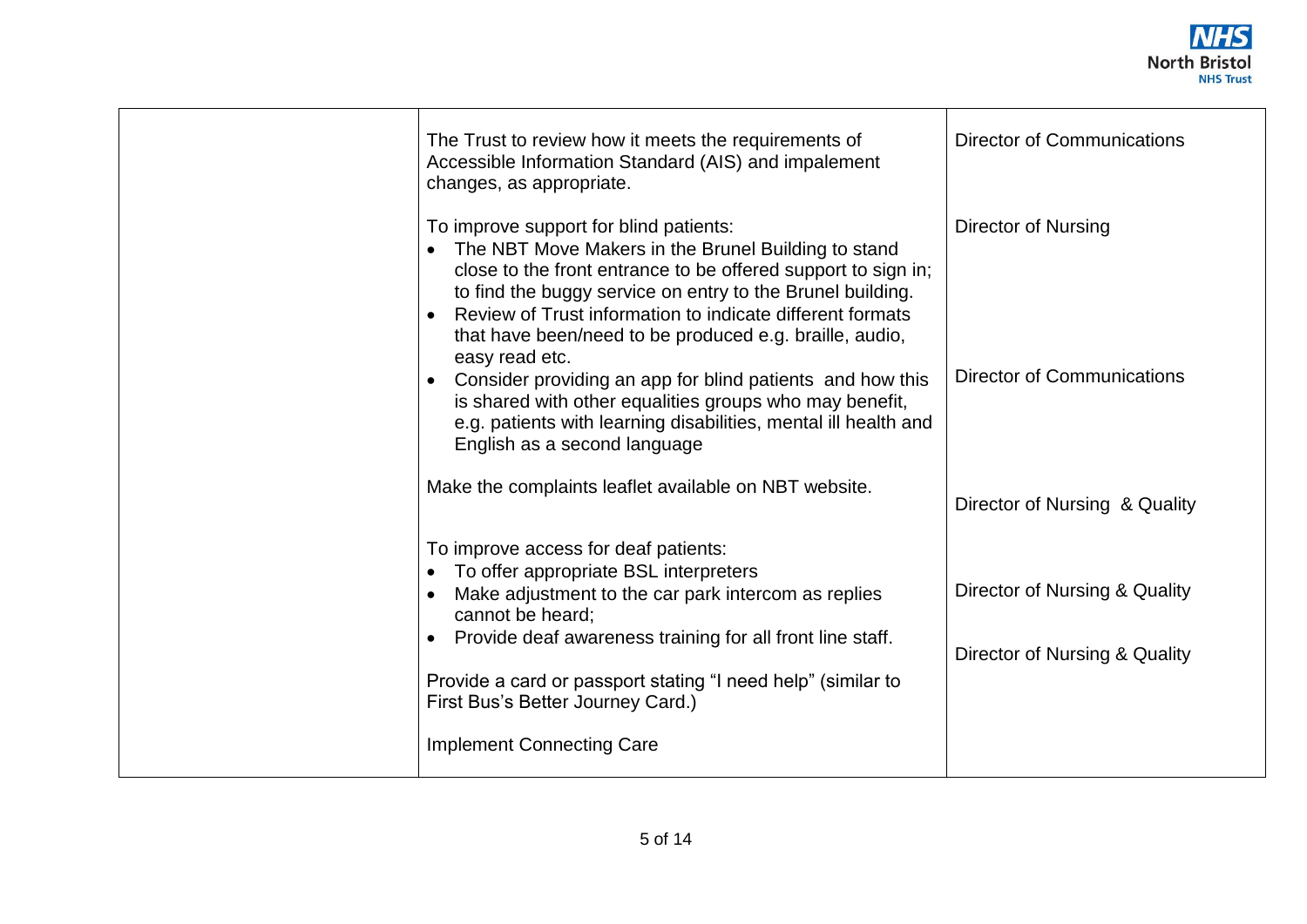| 1.3 Transition from one service to<br>another, for people on care<br>pathways, are made                                          | Review how transition between services for patients with poor<br>mental health and for young people moving to adult services<br>can be improved and implement changes as appropriate.                                                                                                        | Director of Nursing & Quality  |
|----------------------------------------------------------------------------------------------------------------------------------|----------------------------------------------------------------------------------------------------------------------------------------------------------------------------------------------------------------------------------------------------------------------------------------------|--------------------------------|
| smoothly with everyone well-                                                                                                     |                                                                                                                                                                                                                                                                                              |                                |
| informed                                                                                                                         | Improve Integrated Discharge Service Information, including<br>WellAware, so all patients can proactively support their own<br>recovery and wellbeing when discharged or transitioning<br>between services and have access to self-care and support<br>groups specific to their health needs | Director of Nursing & Quality  |
|                                                                                                                                  | Signpost patients who complain about transition onto<br>HealthWatch and NHS Advocacy at the Care Forum.                                                                                                                                                                                      | <b>Patient Experience Lead</b> |
| 1.4 When people use NHS<br>services their safety is<br>prioritised and they are free<br>from mistakes, mistreatment<br>and abuse | Evidence to be provided to show that NBT tests processes<br>are in place to ensure patient safety, to assess whether these<br>systems are working and whether these systems are<br>improving patient safety.                                                                                 | Director of Nursing & Quality  |
|                                                                                                                                  | Review how access can be improved to the complaints<br>service for protected characteristic groups, including the use<br>of Lorenzo to make this easier to identify complaints from<br>these groups and monitor outcomes.                                                                    | Director of Nursing & Quality  |
|                                                                                                                                  | Provide patient stories to show how complaints have been<br>resolved and the learning from these.                                                                                                                                                                                            | Director of Nursing & Quality  |
|                                                                                                                                  | Promote Red/yellow card system. Where a patient's unruly<br>behaviour may be the result of poor mental health, autistic<br>anxiety, addiction, or cultural differences of BME<br>communities, there needs to be a formal procedure<br>introduced to protect these groups                     | Director of Nursing & Quality  |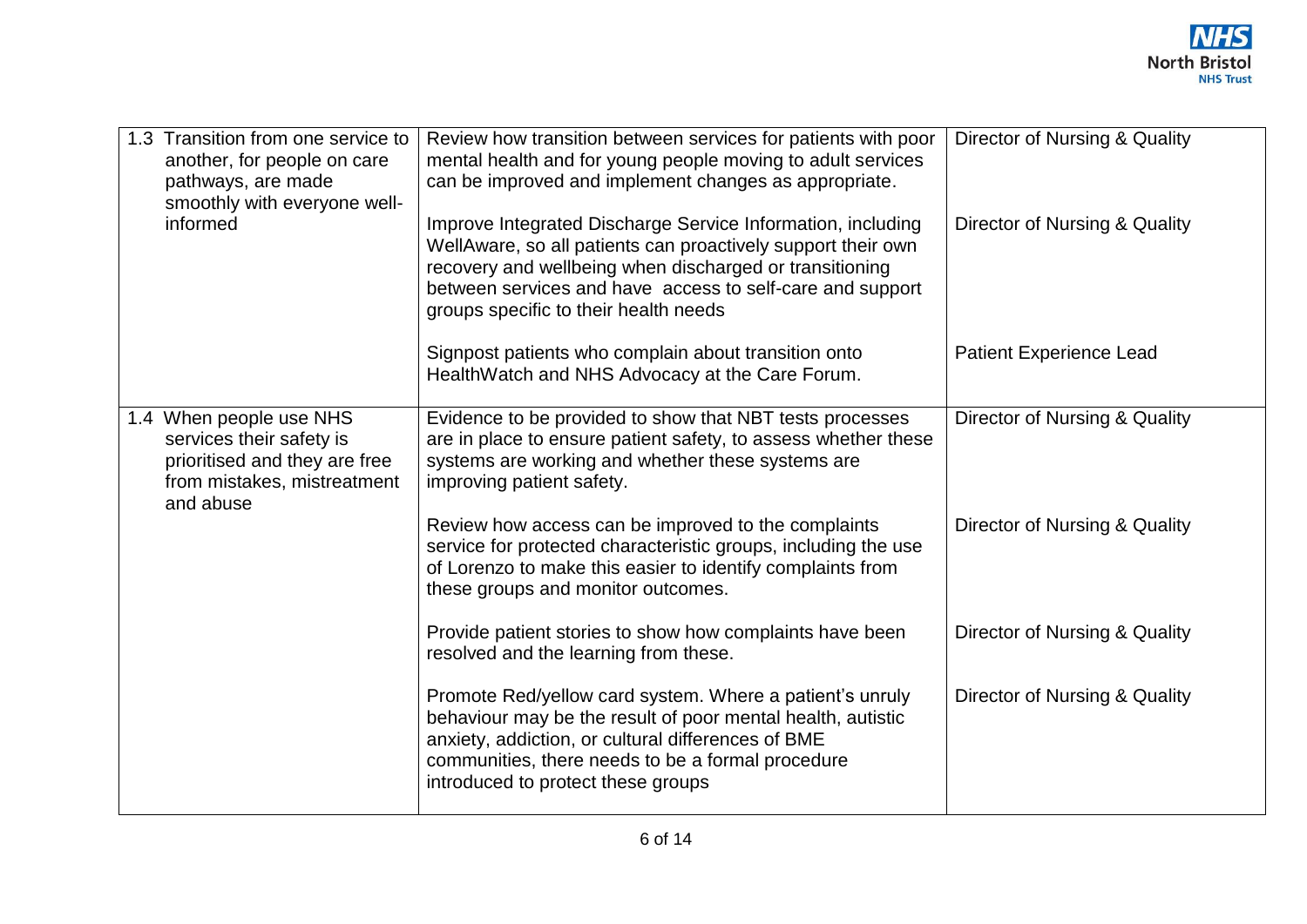| 1.5 Screening, vaccination and<br>Director of Nursing & Quality<br>NBT is not responsible for vaccination and screening; GP<br>surgeries organise this. Include information about the<br>other health promotion<br>vaccination programme offered to NBT staff<br>services reach and benefit all<br>local communities |  |
|----------------------------------------------------------------------------------------------------------------------------------------------------------------------------------------------------------------------------------------------------------------------------------------------------------------------|--|
|----------------------------------------------------------------------------------------------------------------------------------------------------------------------------------------------------------------------------------------------------------------------------------------------------------------------|--|

| <b>EDS2 objective</b>                                                                                                                   | How we will achieve this                                                                                                                                                                                                                | Lead                           |
|-----------------------------------------------------------------------------------------------------------------------------------------|-----------------------------------------------------------------------------------------------------------------------------------------------------------------------------------------------------------------------------------------|--------------------------------|
| Section 2: Improve patient access and experience                                                                                        |                                                                                                                                                                                                                                         |                                |
| 2.1 People, carers and<br>communities can readily<br>access hospital, community<br>health or primary care<br>services and should not be | Develop understanding and meet the different needs and<br>experiences of our patients. Move Maker volunteers stand<br>close to the entrance of Brunel to support these patients to<br>access their appointments                         | <b>Patient Experience Lead</b> |
| denied access on<br>unreasonable health grounds                                                                                         | Improve access for blind and partially sighted people to NBT<br>services - set up an 'Appointment Buddy' role to support<br>blind people, people with learning disabilities and wheelchair<br>users to access the hospital more readily | <b>Patient Experience Lead</b> |
|                                                                                                                                         | Improve access for wheelchair users in Brunel building, with<br>porters/other relevant staff given training to push patients'<br>wheelchairs                                                                                            | <b>Patient Experience Lead</b> |
|                                                                                                                                         | Work with HealthWatch to develop a better system of<br>gathering information about patients' needs from GPs before<br>admission                                                                                                         | <b>Patient Experience Lead</b> |
|                                                                                                                                         | Include information about the on-site nursery and the taxis<br>that bring older, more vulnerable patients up to the check in<br>desk in the report                                                                                      | <b>Director of Facilities</b>  |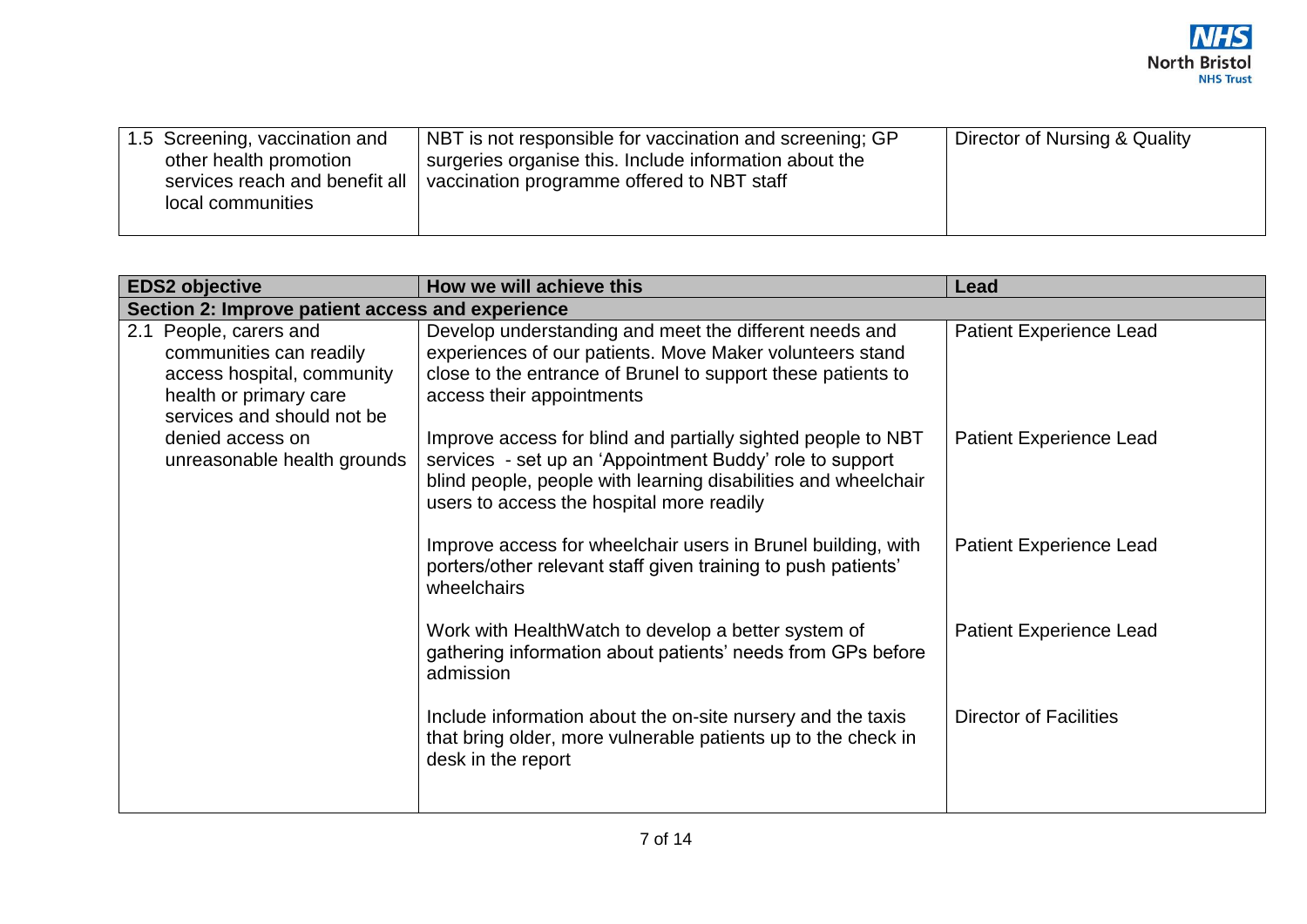

|                                                                                     | Consider providing an accessible downloadable guide to<br>Southmead Hospital for blind people (see also 1.2) This tool<br>may also be relevant to be shared with other equalities<br>groups e.g. people with learning disabilities and people with<br>English as a second language | <b>Director of Communications</b> |
|-------------------------------------------------------------------------------------|------------------------------------------------------------------------------------------------------------------------------------------------------------------------------------------------------------------------------------------------------------------------------------|-----------------------------------|
|                                                                                     | Create a plan to support homeless people through A&E,<br>including how delays to discharge of homeless people from<br>A&E can be achieved when they have no fixed address                                                                                                          | <b>Head of Nursing: Medicine</b>  |
| 2.2 People are informed and<br>supported to be as involved<br>as they wish to be in | Review how more support and involvement for LGBT+<br>patients and increased carer engagement work can be<br>achieved.                                                                                                                                                              | Director of Nursing & Quality     |
| decisions about their care                                                          | Consider how more proactive involvement for patients in<br>service design can be achieved - over and above service<br>evaluation and development                                                                                                                                   | Director of Nursing & Quality     |
|                                                                                     | Patient diary – next EDS2 report to include statistics about<br>how many patients are offered this                                                                                                                                                                                 | Director of Nursing & Quality     |
|                                                                                     | "This is Me" extended and train Move Makers to use this tool<br>with blind and deaf patients, PWL, mental health issues and<br>patients who have English as second language                                                                                                        | Director of Nursing & Quality     |
| 2.3 People report positive<br>experiences of the NHS                                | Provide information about partnership work done with<br>HealthWatch Bristol and HealthWatch South Gloucestershire<br>in EDS2 report                                                                                                                                                | <b>Patient Experience Lead</b>    |
|                                                                                     | Establish action plan to tackle areas of concerns that<br>HealthWatch gathered from patients, visitors and staff                                                                                                                                                                   | <b>Patient Experience Lead</b>    |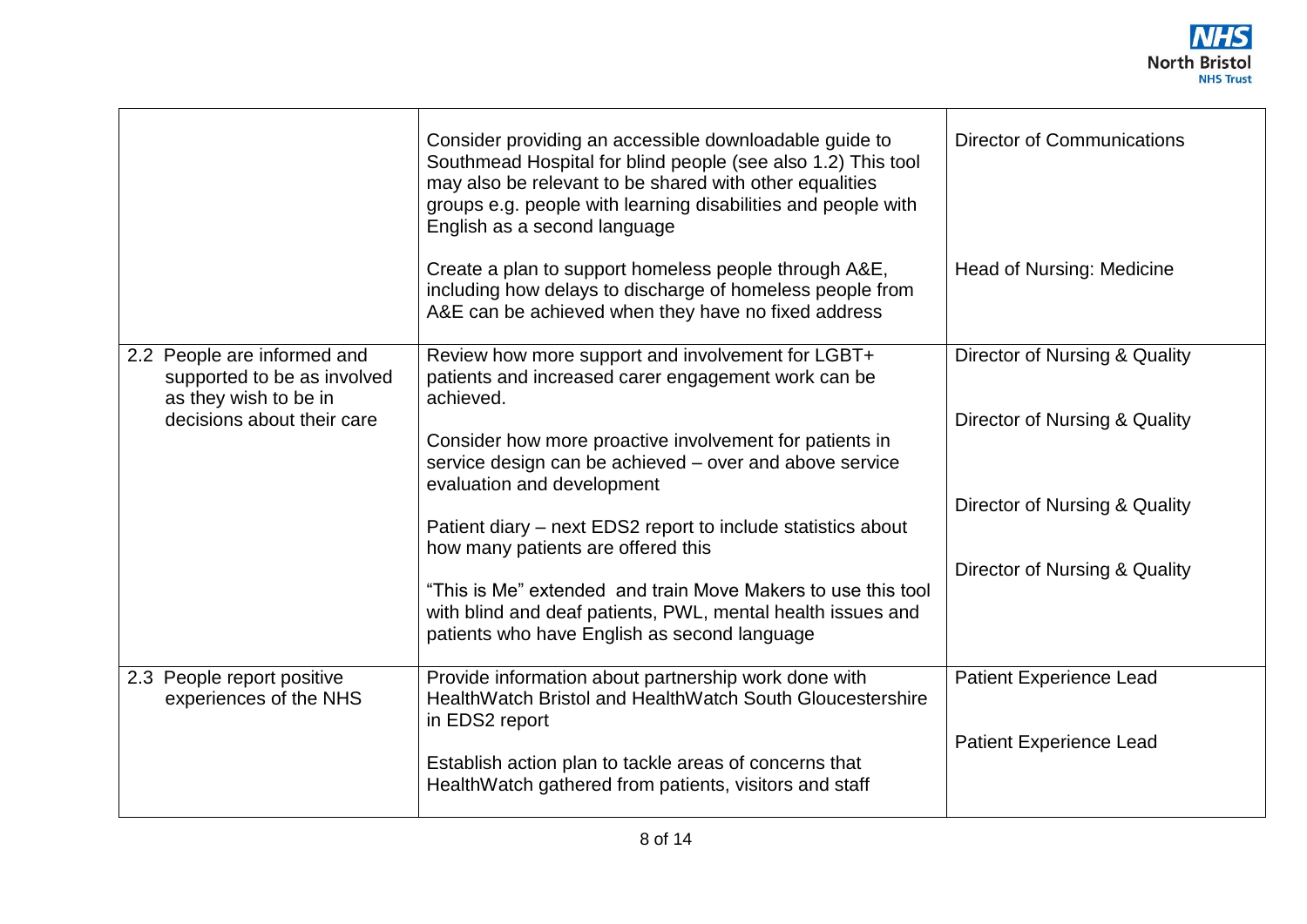

|                                                                                       | Friends and Family Tests: Priority - capture patients'<br>equalities demographics in new system as before and use<br>this data to compare protected characteristic groups'<br>experiences. Devise an action plan to improve the experience<br>of groups who do not report satisfaction with their care | <b>Patient Experience Lead</b>    |
|---------------------------------------------------------------------------------------|--------------------------------------------------------------------------------------------------------------------------------------------------------------------------------------------------------------------------------------------------------------------------------------------------------|-----------------------------------|
| 2.4 People's complaints about<br>services are handled<br>respectfully and efficiently | Provide evidence of equality background of complainants in<br>EDS2 report. Use this monitoring to indicate how<br>improvements could be made                                                                                                                                                           | <b>Patient Experience Lead</b>    |
|                                                                                       | Amend process to encourage people with different equality<br>characteristics to use the complaint service, with additional<br>support to be given to disadvantaged groups to make a<br>complaint                                                                                                       | Patient Experience Lead           |
|                                                                                       | Complaints from equalities groups to be actively sought -<br>extend<br>Volunteer role to include 'Complaints Buddies'                                                                                                                                                                                  | <b>Patient Experience Lead</b>    |
|                                                                                       | Patient Experience Team to steer equalities groups through<br>the complaints procedure and work with HealthWatch/NHS<br><b>Complaints Advocacy</b>                                                                                                                                                     | <b>Patient Experience Lead</b>    |
|                                                                                       | Complaints leaflets to be available in easy read to support<br>patients with English as a second language, PWLD and those<br>with mental health issues                                                                                                                                                 | <b>Director of Communications</b> |
|                                                                                       | Review of complaints forms to determine whether nature of<br>the complaint could be clearer <i>i.e.</i> discrimination or access<br>complaint Confidential summary of all complaints regarding<br>equalities to be forwarded to the E&D manager                                                        | Patient Experience Lead           |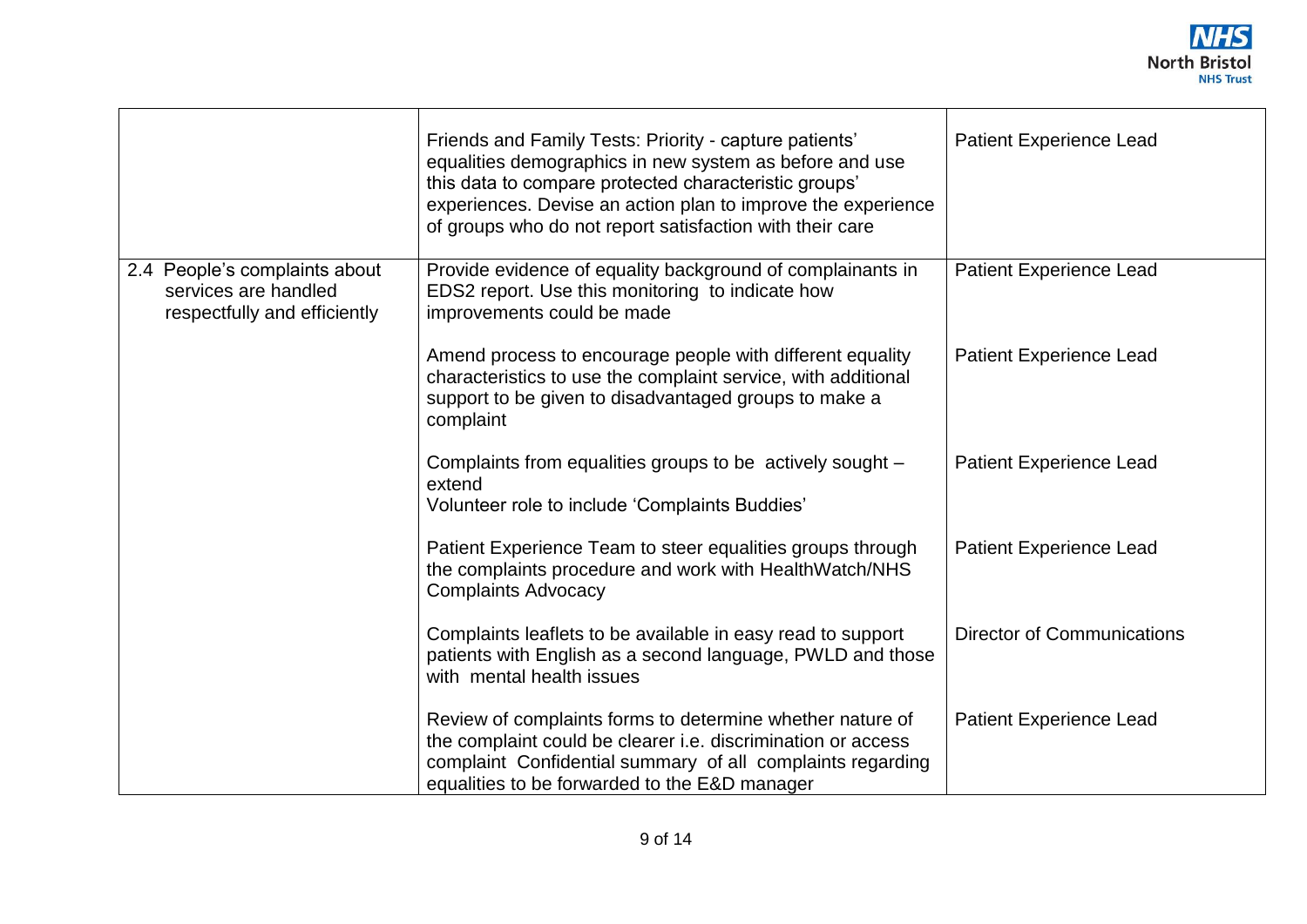

| <b>EDS2 objective</b>                                                                                       | How we will achieve this                                                                                                                                                                                                                                                             | Lead                       |
|-------------------------------------------------------------------------------------------------------------|--------------------------------------------------------------------------------------------------------------------------------------------------------------------------------------------------------------------------------------------------------------------------------------|----------------------------|
| 3. A representative and supported workforce                                                                 |                                                                                                                                                                                                                                                                                      |                            |
| Fair NHS recruitment and<br>selection processes lead to a<br>more representative<br>workforce at all levels | Improve access to online forms as this is considered a<br>significant barrier for disabled people and those with English<br>as a second language                                                                                                                                     | <b>Head of Resourcing</b>  |
|                                                                                                             | Review equality monitoring during recruitment to use data to<br>improve processes and access. Ensure equality information is<br>completely separate and anonymous from completed<br>application forms                                                                                | <b>Head of Resourcing</b>  |
|                                                                                                             | <b>Black and Minority Ethnic and Disabled Staff:</b><br>Consider how to increase the percentage of BME staff<br>$\bullet$<br>in Bands 8-9, VSM (including executive Board<br>members and senior medical staff) compared with the<br>percentage of BME staff in the overall workforce | <b>Workforce Committee</b> |
|                                                                                                             | Consider how to increase opportunities for career<br>progression or promotion                                                                                                                                                                                                        | <b>Workforce Committee</b> |
|                                                                                                             | Introduce preparation training/mentoring for<br>BME/disability staff on recruitment and selection                                                                                                                                                                                    | <b>Head of Resourcing</b>  |
|                                                                                                             | Introduce training for managers on inclusive/non-<br>discriminatory selection with focus on BME/Disability to<br>reduce bias in recruitment                                                                                                                                          | <b>Head of Resourcing</b>  |
|                                                                                                             | Introduce BME/disability staff observing recruitment<br>and selection process to make recommendations for<br>improvement                                                                                                                                                             | <b>Head of Resourcing</b>  |
|                                                                                                             | Introduce BME/disability staff to be part of appointment<br>panels at Band 8 and above.                                                                                                                                                                                              | <b>Head of Resourcing</b>  |
|                                                                                                             | Review relevant monitoring data to identify barriers<br>$\bullet$<br>and improvements to the likelihood of BME staff being<br>appointed from shortlisted/appointed compared to that                                                                                                  | <b>Head of Resourcing</b>  |
|                                                                                                             | of white staff                                                                                                                                                                                                                                                                       |                            |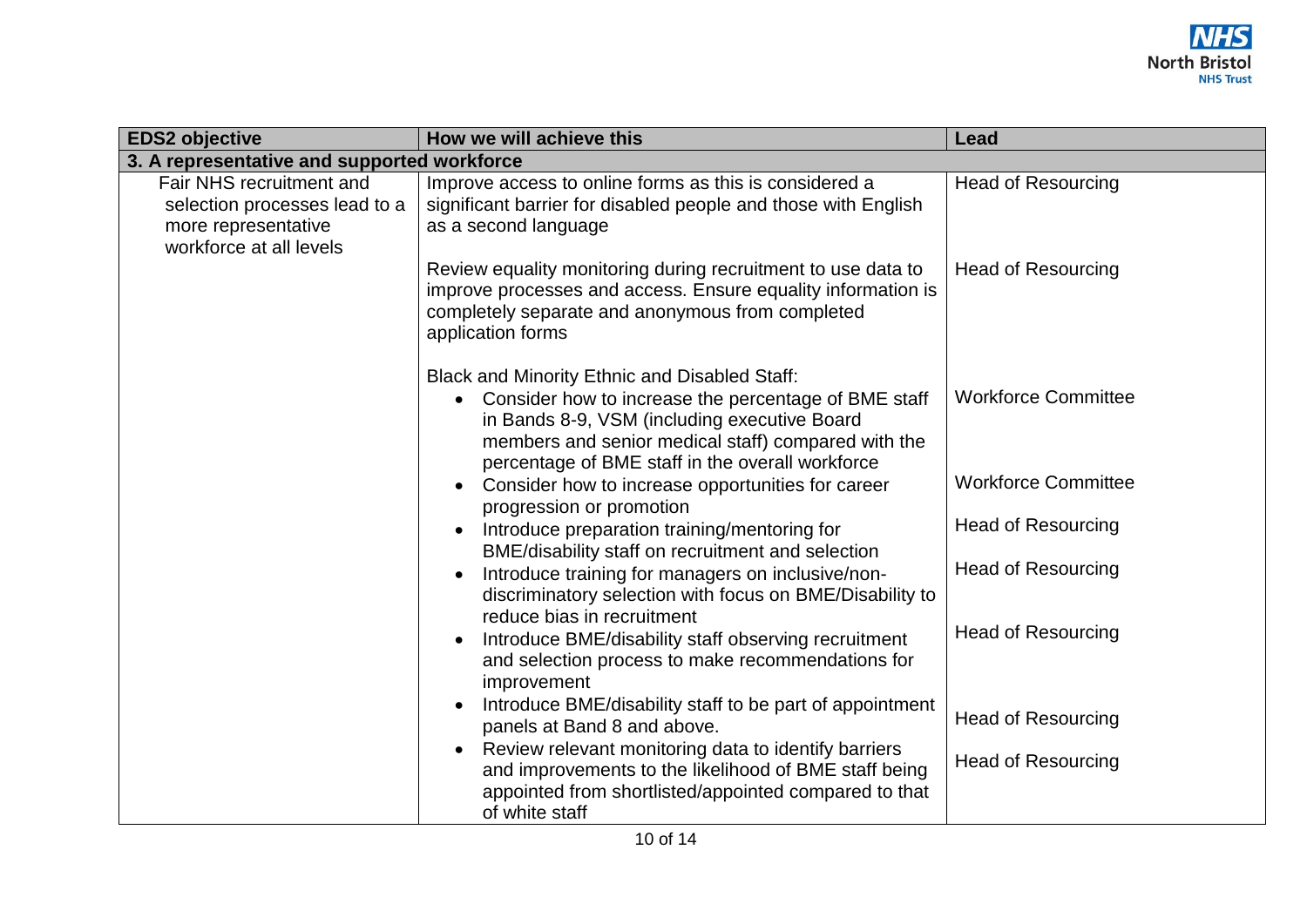

| Introduce retention interviews - BME/disability staff at<br>same post or level for three years to evaluate potential<br>reasons/barriers as to why they have not progressed. | <b>Equality &amp; Diversity Lead/HRBPs</b>                                           |
|------------------------------------------------------------------------------------------------------------------------------------------------------------------------------|--------------------------------------------------------------------------------------|
| Review exit interviews to identify why BME/disability<br>staff leave and if they are more likely to leave than<br>white staff                                                | Equality & Diversity Lead/HRBPs                                                      |
| Consider reviewing the Trust Sickness policy in<br>relation to disability related sickness, perhaps adopting<br>NHS England/Sirona policy                                    | <b>JCNC Sub Group</b>                                                                |
| Review, with the aim of reducing, the likelihood of BME<br>staff entering the formal disciplinary process,                                                                   | <b>Equality &amp; Diversity Lead/HRBPs</b>                                           |
| compared to that of white staff as measured by entry<br>into a formal disciplinary investigation                                                                             |                                                                                      |
| Review, with the aim of increasing, the relative<br>likelihood of BME/disabled staff accessing non-                                                                          |                                                                                      |
| mandatory training and CPD as compared to white<br>staff                                                                                                                     |                                                                                      |
| Monitor appraisal completion of BME/disability staff<br>staff. Question on forms for managers on how support<br><b>BME</b> staff.                                            |                                                                                      |
| Investigate ESOL/ other training to support staff in bands 5<br>and below and encourage them to think about career                                                           | <b>Patient Safety, Quality Clinical Skills</b><br>and Resuscitation Educational Lead |
| progression                                                                                                                                                                  | <b>Patient Safety, Quality Clinical Skills</b><br>and Resuscitation Educational Lead |
| Review equality training for staff with little access to MLE<br>system                                                                                                       |                                                                                      |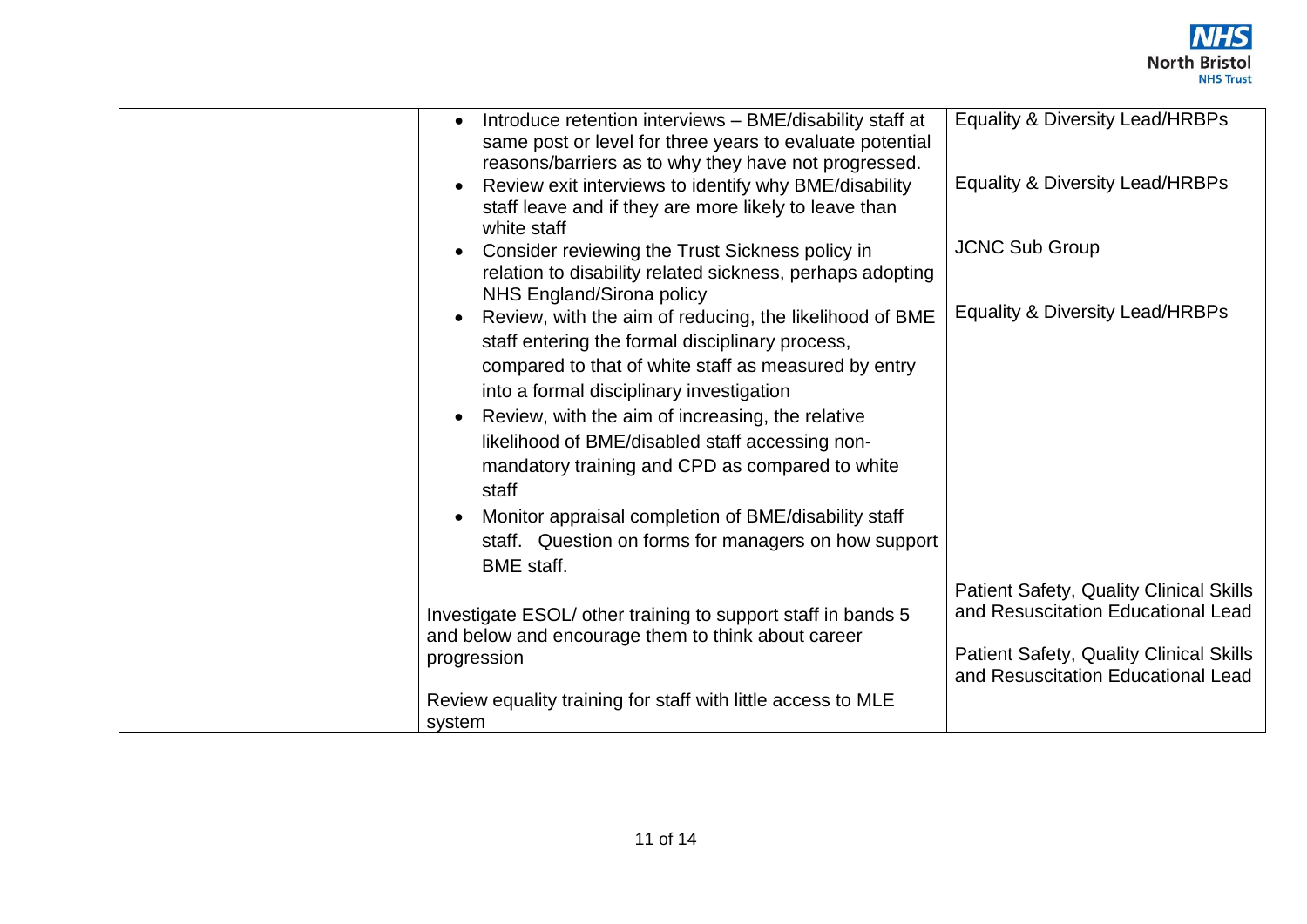| 3.2 The NHS is committed to<br>equal pay for work of equal<br>value and expects employers<br>to use equal pay audits to<br>help fulfil their legal<br>obligations | Consider how apprenticeships can be used to increase<br>opportunity for protected characteristic groups.                                                                                                                                           | <b>Widening Participation and Non-</b><br><b>Medical Clinical Education Manager</b>  |
|-------------------------------------------------------------------------------------------------------------------------------------------------------------------|----------------------------------------------------------------------------------------------------------------------------------------------------------------------------------------------------------------------------------------------------|--------------------------------------------------------------------------------------|
| 3.3 Training and development<br>opportunities are taken up<br>and positively evaluated by<br>staff                                                                | Review information on take up of training and development<br>opportunities and the evaluation by all staff to review whether<br>more can be done to improve access                                                                                 | <b>Patient Safety, Quality Clinical Skills</b><br>and Resuscitation Educational Lead |
|                                                                                                                                                                   | Show evidence of relevant training i.e. Carers Awareness,<br><b>Mental Health, Autism</b>                                                                                                                                                          | <b>Patient Safety, Quality Clinical Skills</b><br>and Resuscitation Educational Lead |
|                                                                                                                                                                   | Review access requirements requested on forms to see<br>whether more can be done to improve access                                                                                                                                                 | <b>Patient Safety, Quality Clinical Skills</b><br>and Resuscitation Educational Lead |
|                                                                                                                                                                   | Consider methods to seek staff views on their experience of<br>career opportunities and explore mechanism for improvement<br>and how staff can gain insight into other roles e.g.<br>secondments and shadowing opportunities for BME staff         | <b>Equality and Diversity Lead</b>                                                   |
|                                                                                                                                                                   | Use staff FFT and the annual staff survey to explore<br>opportunities to reduce the risk of experiencing of<br>discrimination at work from managers/team leader or other<br>colleagues<br>Establish equality monitoring for the F&F Test for staff | <b>Head of People Strategy</b>                                                       |
|                                                                                                                                                                   |                                                                                                                                                                                                                                                    |                                                                                      |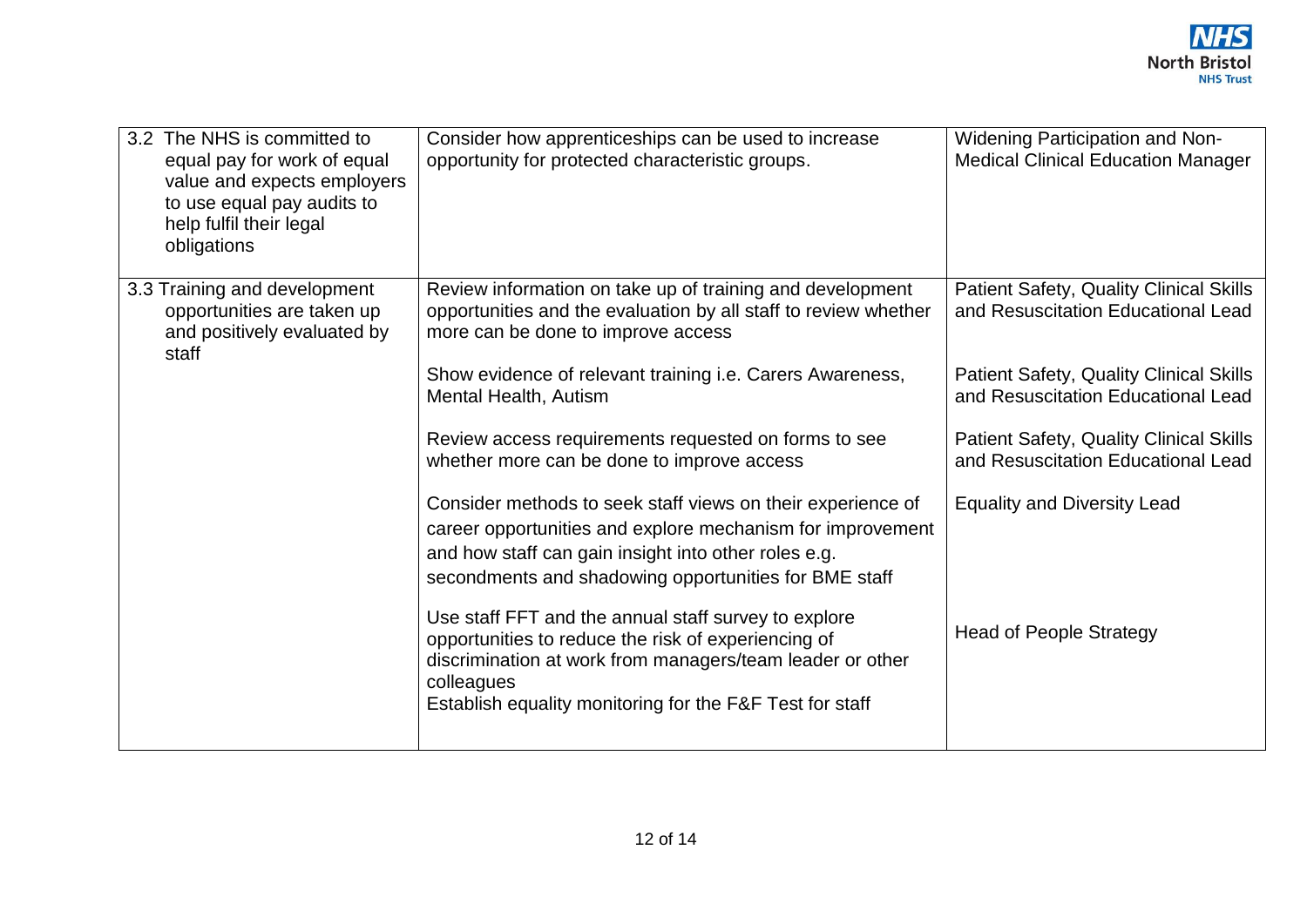| 3.4 When at work, staff are free<br>from abuse, harassment,<br>bullying and violence from                                                        | Promote harassment and bullying advice line, particularly<br>amongst equalities groups                                                                                                                                                                                       | <b>Equality and Diversity Lead</b>                               |
|--------------------------------------------------------------------------------------------------------------------------------------------------|------------------------------------------------------------------------------------------------------------------------------------------------------------------------------------------------------------------------------------------------------------------------------|------------------------------------------------------------------|
| any source                                                                                                                                       | Consider adding harassment and bullying or other equality<br>related topics as a standing agenda at all staff briefings                                                                                                                                                      | <b>Director of Communications</b>                                |
|                                                                                                                                                  | Consider mechanisms to reduce percentage of staff<br>experiencing harassment, bullying or abuse from<br>patients/staff and how to encourage staff to report instances.<br>In areas where harassment is identified to be offered staff<br>training, counselling and mediation | <b>Equality and Diversity Lead/HRBPs</b>                         |
|                                                                                                                                                  | Arrange an open session with Chair of BME Group to discuss<br>harassment and bullying                                                                                                                                                                                        | Chair of BME Group                                               |
|                                                                                                                                                  | Mental Health and LGBT+ staff groups to be set up.                                                                                                                                                                                                                           | <b>Equality and Diversity Lead</b>                               |
| 3.5 Flexible working options are<br>available to all staff<br>consistent with the needs of<br>the service and the way<br>people lead their lives | Consider how to increase flexible working options for staff<br>with physical disabilities, older staff, poor mental health,<br>caring responsibilities and from single parents, incorporate<br>reasonable adjustments for disabled staff                                     | Equality and Diversity Lead/Head of<br><b>Workforce Strategy</b> |
|                                                                                                                                                  | Review access to public transport for staff doing 12 hour<br>shifts and consider improvement                                                                                                                                                                                 | <b>Director of Facilities</b>                                    |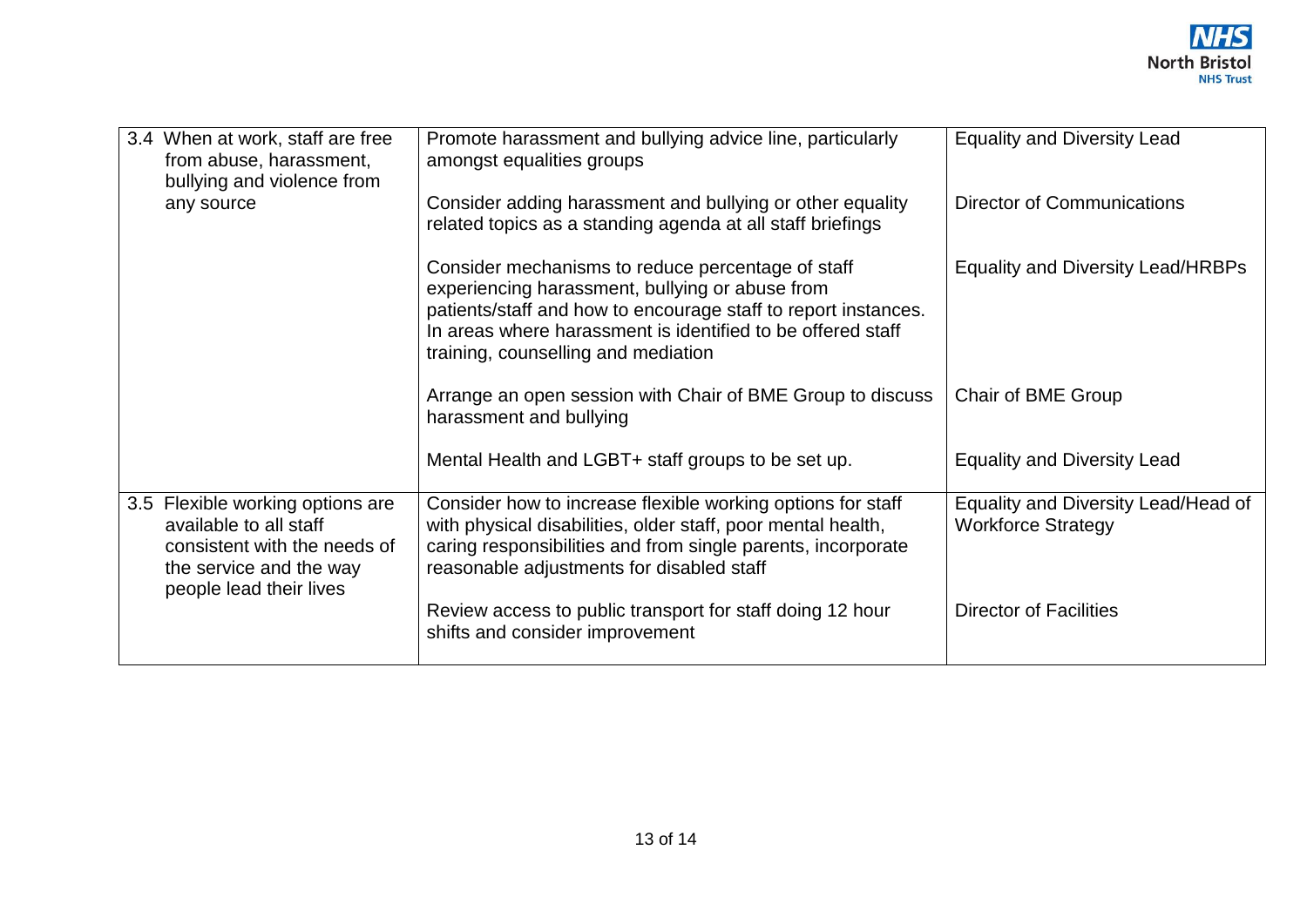|  | 3.6 Staff report positive   | Board to agree equality objectives                              | <b>Company Secretary</b>           |
|--|-----------------------------|-----------------------------------------------------------------|------------------------------------|
|  | experiences of their        |                                                                 |                                    |
|  | membership of the workforce | Consider methods for improving equality monitoring for staff    | Head of People & Development       |
|  |                             |                                                                 |                                    |
|  |                             | Consider introducing equality & diversity as part of            | <b>Head of People Strategy</b>     |
|  |                             | management objective setting                                    |                                    |
|  |                             |                                                                 |                                    |
|  |                             | Review the inclusion of equality monitoring in the Staff Family | <b>Head of People Strategy</b>     |
|  |                             | and Friends Test                                                |                                    |
|  |                             |                                                                 |                                    |
|  |                             | Consider introduce a code of conduct that sets out clearly the  | <b>Equality and Diversity Lead</b> |
|  |                             | principles of Respect and Dignity. See Bristol City Council     |                                    |
|  |                             | policy for reference.                                           |                                    |
|  |                             |                                                                 |                                    |
|  |                             |                                                                 |                                    |
|  |                             | Develop Disability Confident status                             | <b>Equality and Diversity Lead</b> |
|  |                             |                                                                 |                                    |

| <b>EDS2 objective</b>                                                                                                    | How we will achieve this                                                                                                                                                           | Lead                     |  |  |  |  |
|--------------------------------------------------------------------------------------------------------------------------|------------------------------------------------------------------------------------------------------------------------------------------------------------------------------------|--------------------------|--|--|--|--|
| 4. Inclusive leadership                                                                                                  |                                                                                                                                                                                    |                          |  |  |  |  |
| Boards and senior leaders<br>4.1<br>routinely demonstrate their<br>commitment to promoting<br>equality within and beyond | Increase senior leaders engagement in equality work<br>Board and Senior Executives to be supported to understand<br>the different life experiences of different equalities groups. | <b>Company Secretary</b> |  |  |  |  |
| their organisations                                                                                                      | Senior leaders to take on responsibility for building<br>equality into all strategic and budgetary planning                                                                        | <b>Company Secretary</b> |  |  |  |  |
|                                                                                                                          | Board Equality Champions to be more engaged with the<br>equality agenda                                                                                                            | <b>Company Secretary</b> |  |  |  |  |